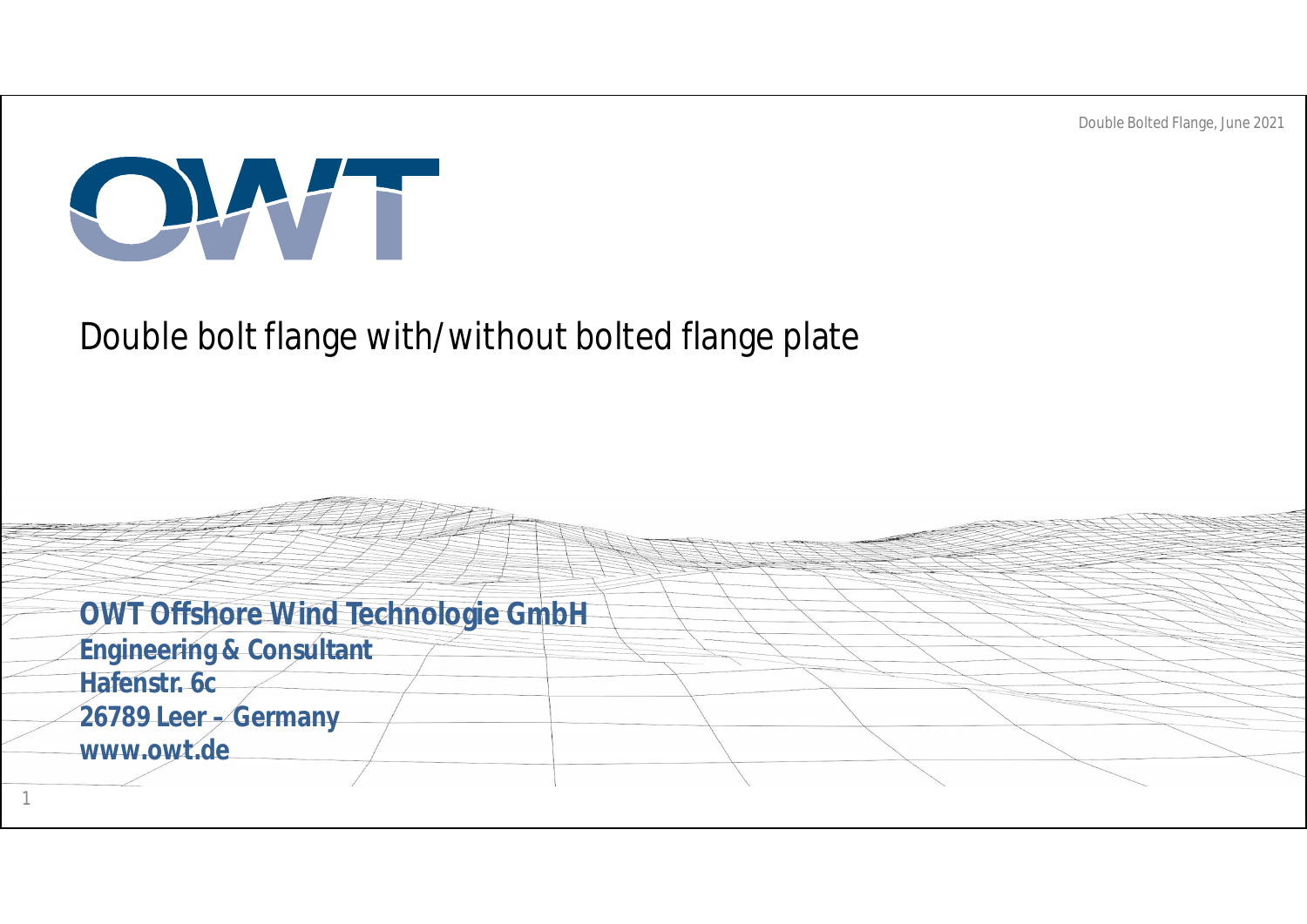# **CONCEPT**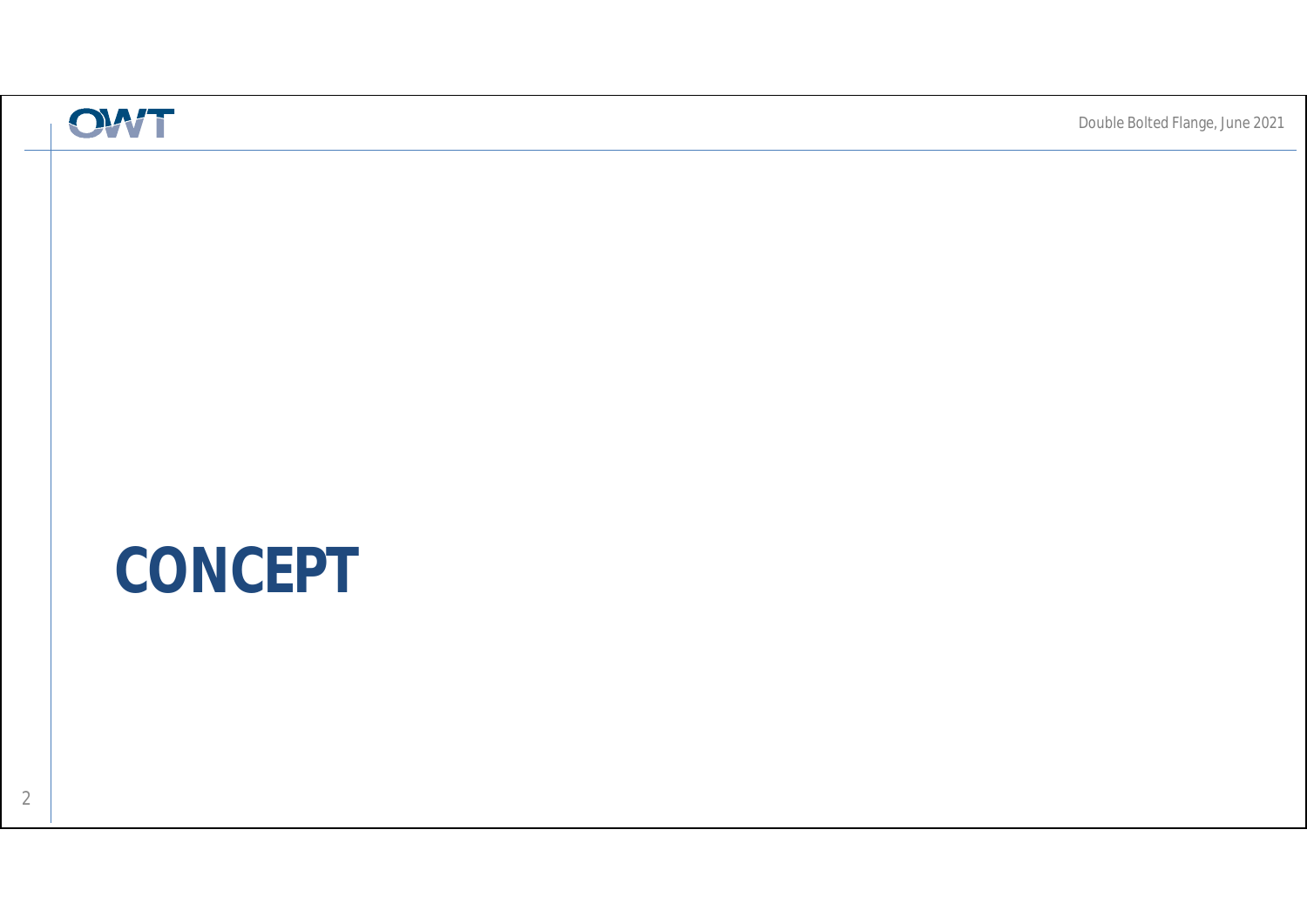## (1) Double bolt - (2) Bolted flange plate

Double bolted T-Flange for foundation anchor bolts





The T-flange is bolted to the shell wall thickness.

3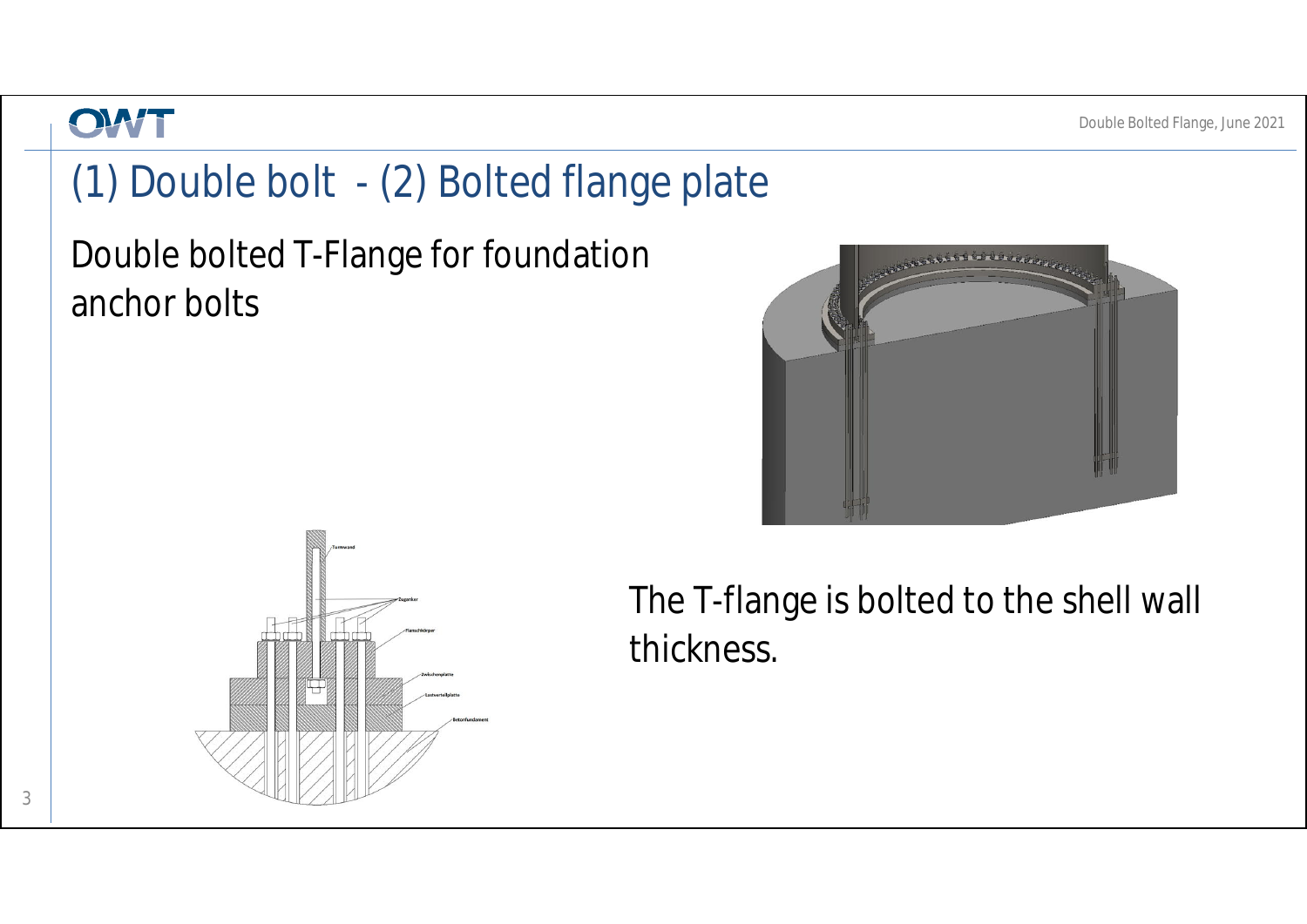# **DOUBLE BOLT**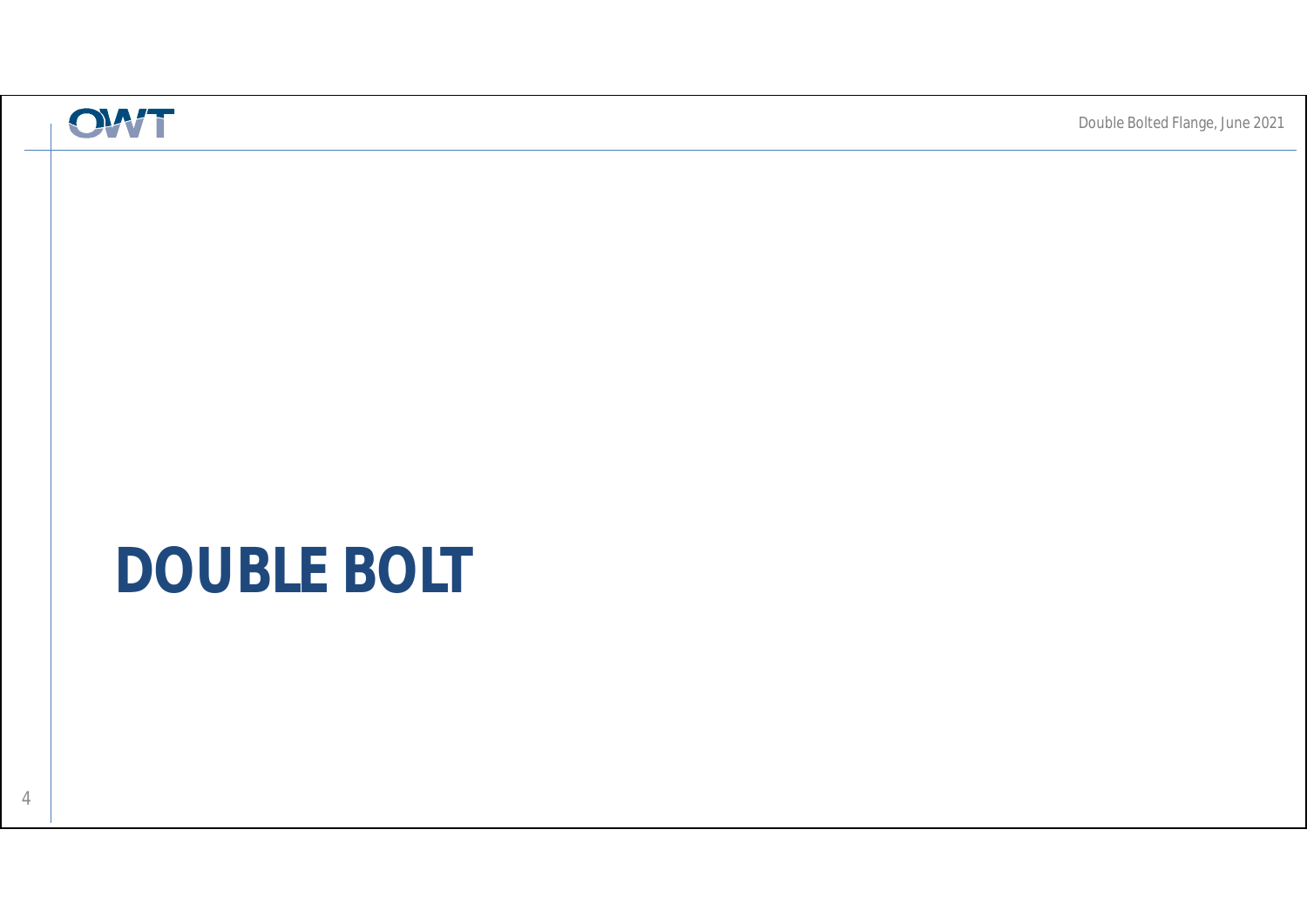## Double bolt works on T-Flanges, because

- » Only T-Flanges
- » Only for low stiffness of bolts compared to flange plate as usually given for foundation anchor bolts
- » Not possible to achieve 50/50 force distribution
- » Realistic achievable 55% (1.82) to 60% (1.6)



Increase of capacity in magnitude of 1.6 to 1.82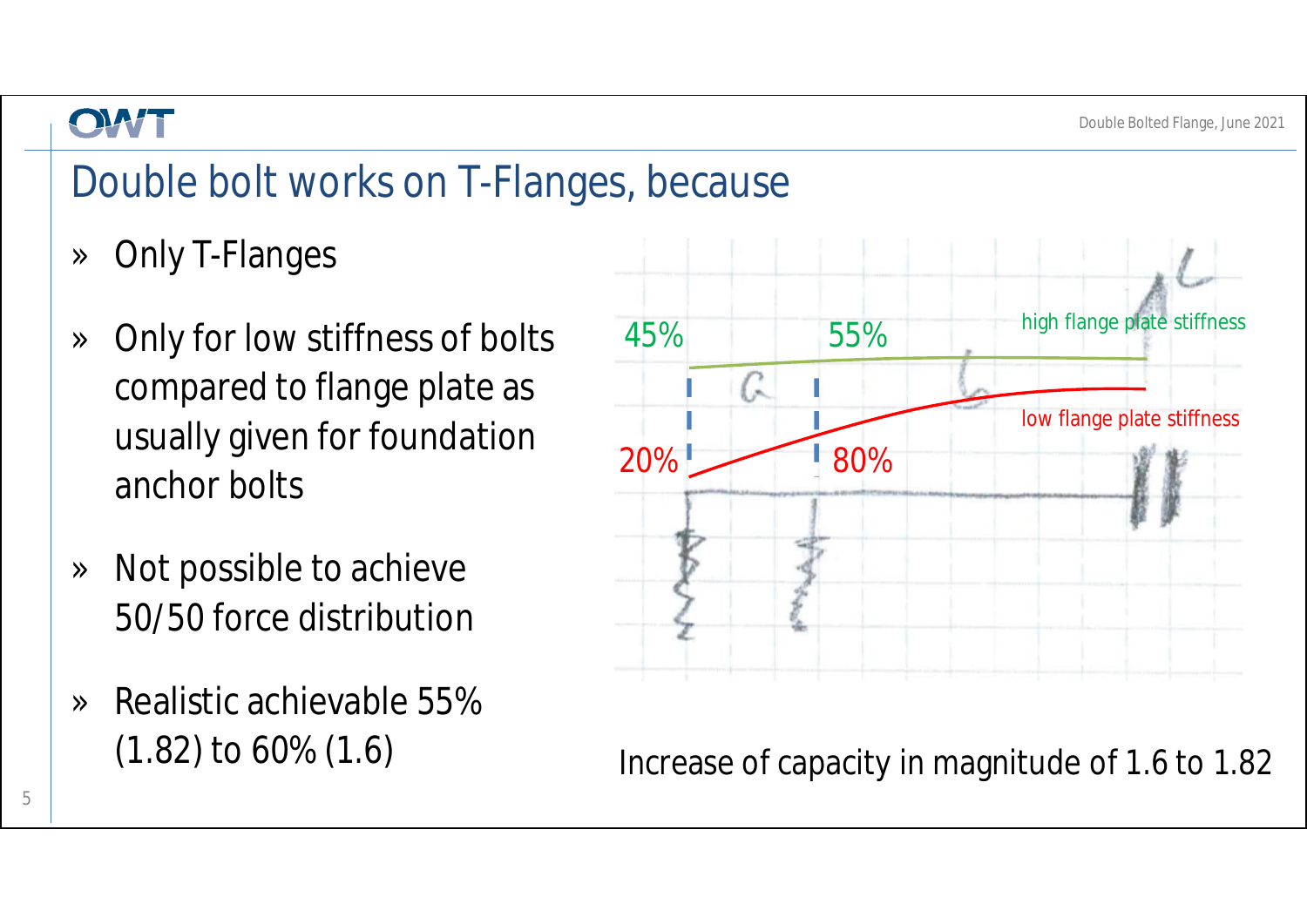#### Foundation anchor bolts

Low stiffness of foundation anchors bolts are especially provided where the bolts are anchored near the bottom of the foundation. This is also beneficial for general FLS behaviour of the bolts.

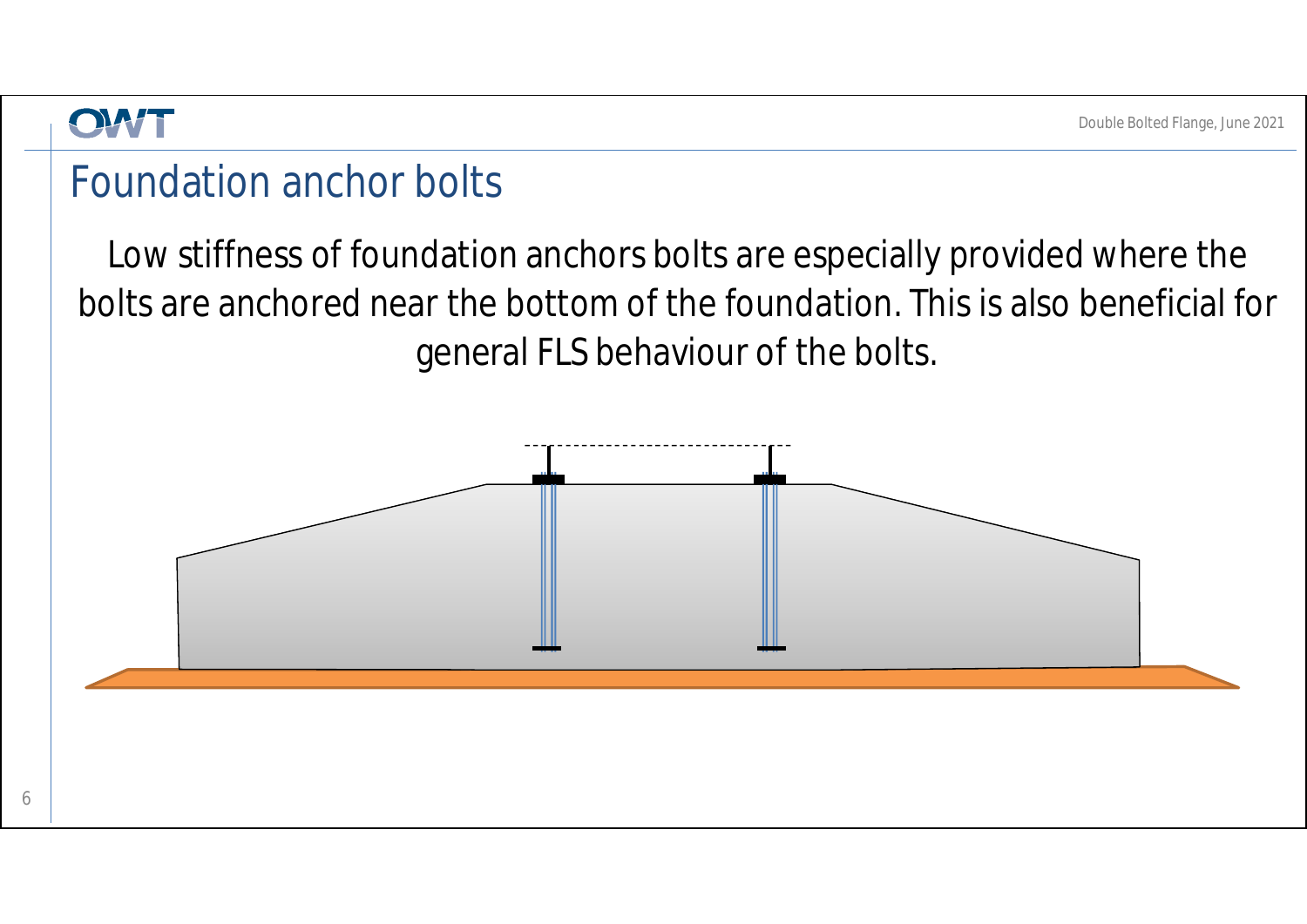#### OLWH

### Concepts for use

Double bolted T-flanges may be used for cost optimisation:

- » 2x M36 (1.8x580kN=1040kN) cheaper than 1x M48 (1060kN)?
- » 2x M48 (1.6x1060kN=1696kN) cheaper than 1x M56 (1460kN)?
- » 2.2x M48 (1.1x1.6x1060kN=1865kN) cheaper than 1x M64 (1926kN)?

or in case allowing smaller diameters:

- » Higher capacity of bottom flange at the same diameter
- » Bottom flange to foundation is often limited by the larger bolt distances from concrete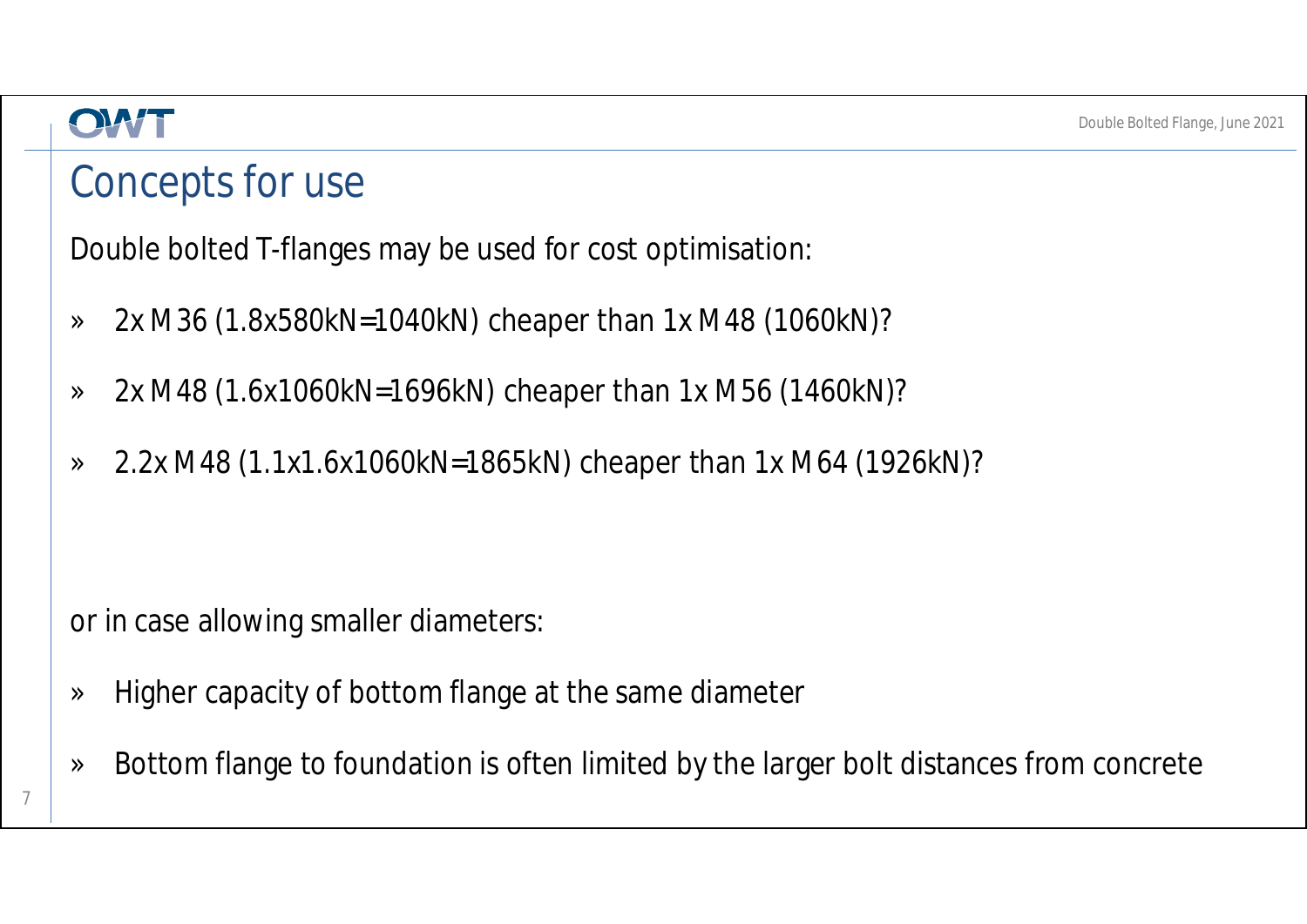#### Potential use

Using smaller foundation anchors for lower working efforts and procurement with the cost of multiple handling. It requires large foundation anchor.

#### Allowing higher foundation flange capacity at key diameter of transportation.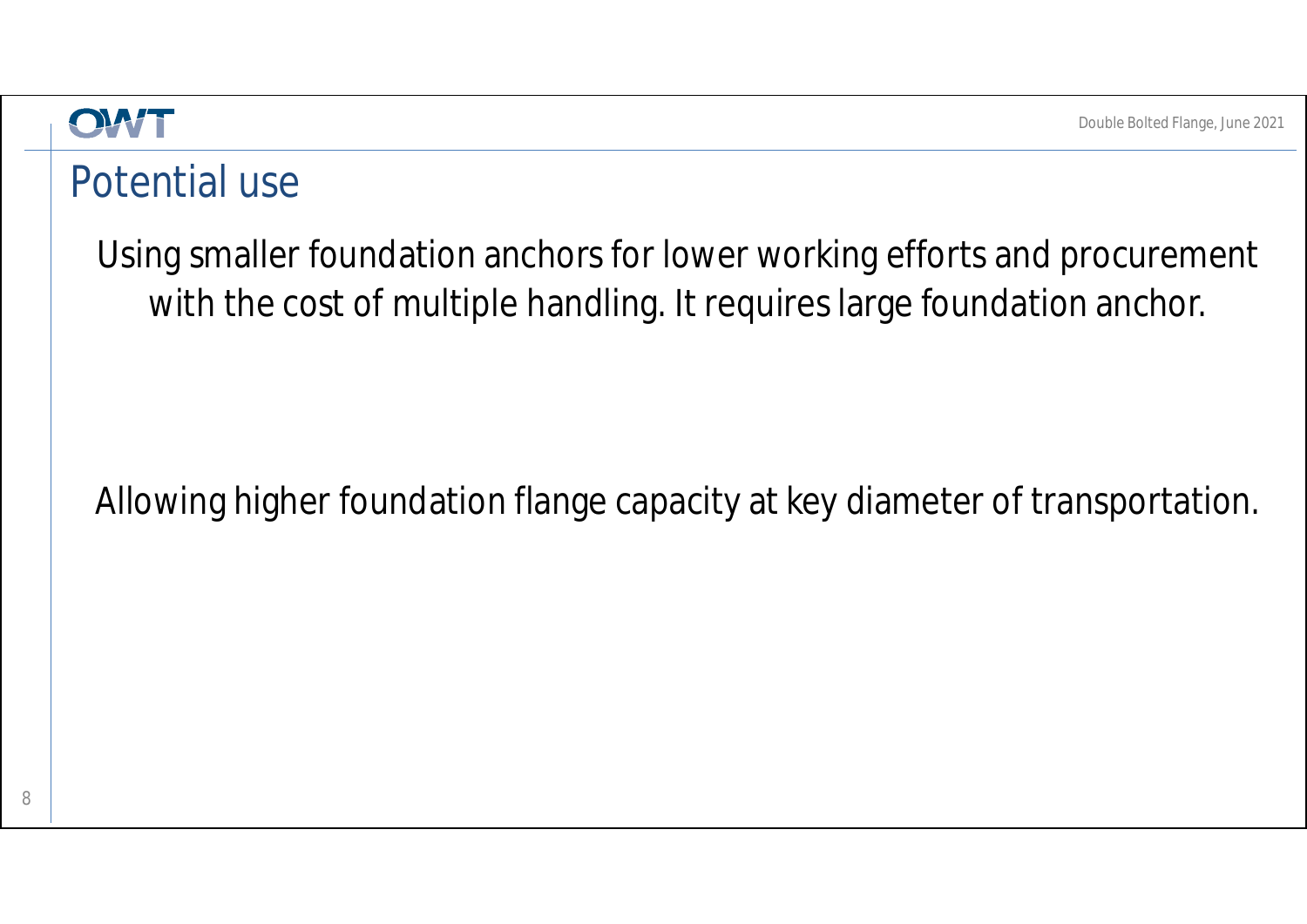# **BOLTED FLANGE PLATE**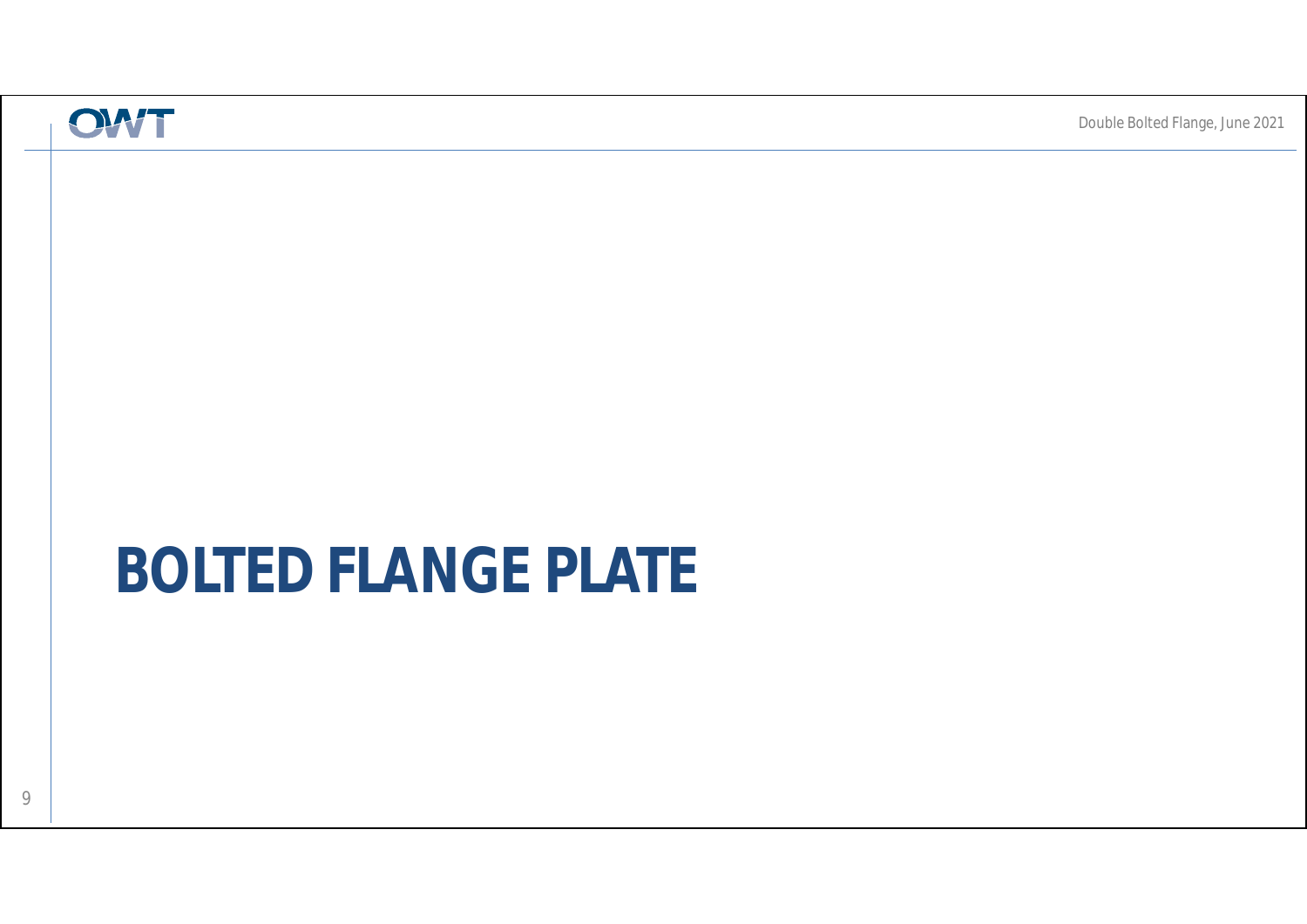#### OWT

## Concept

Bolted in large depth to increase effective bolt length



for both single and double bolted T-Flanges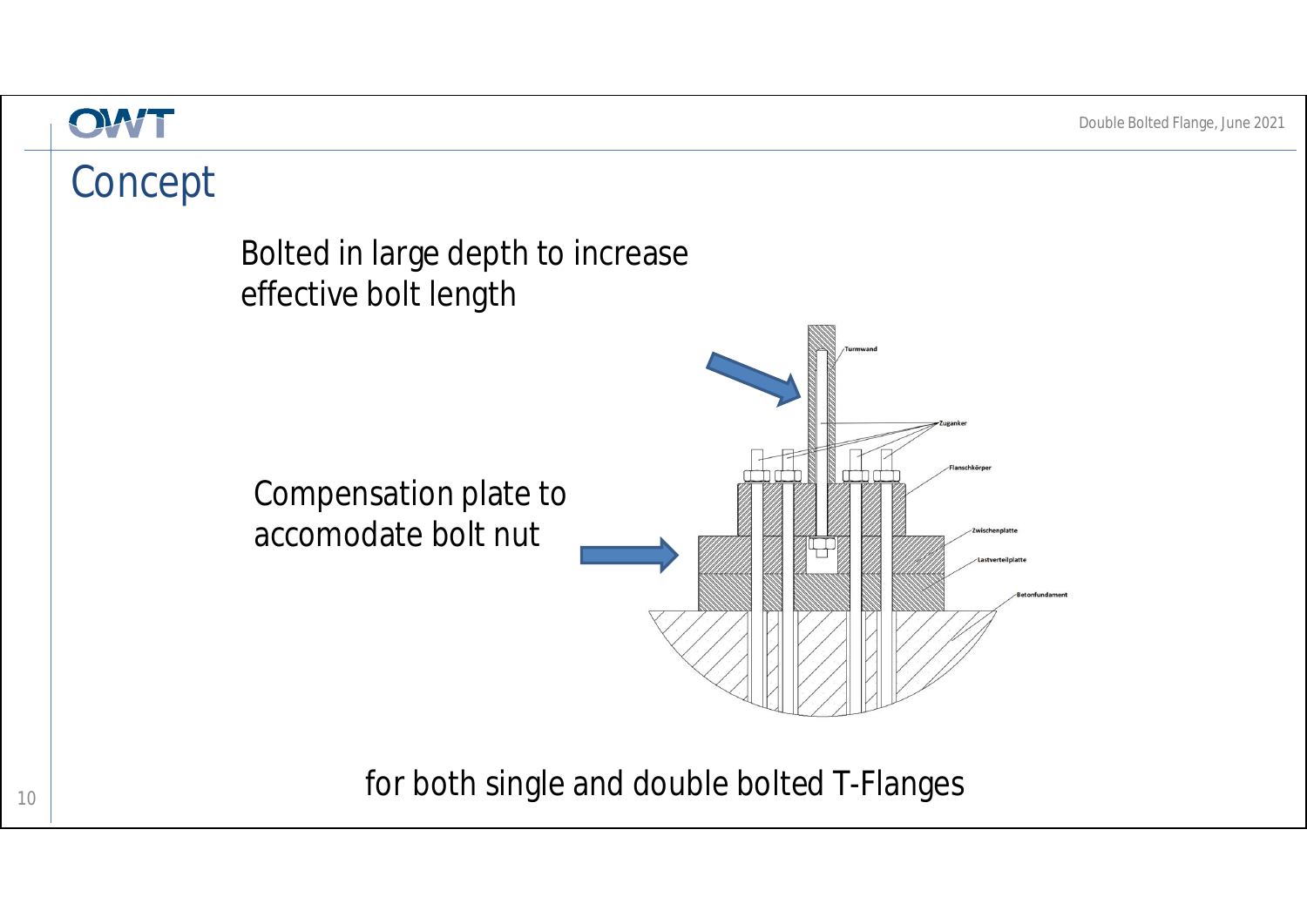### Reasons for this solution

- » Increase of effective diameter in case of transport limitations
- » Converting flange plate from forged and machined part to regular plate cutted part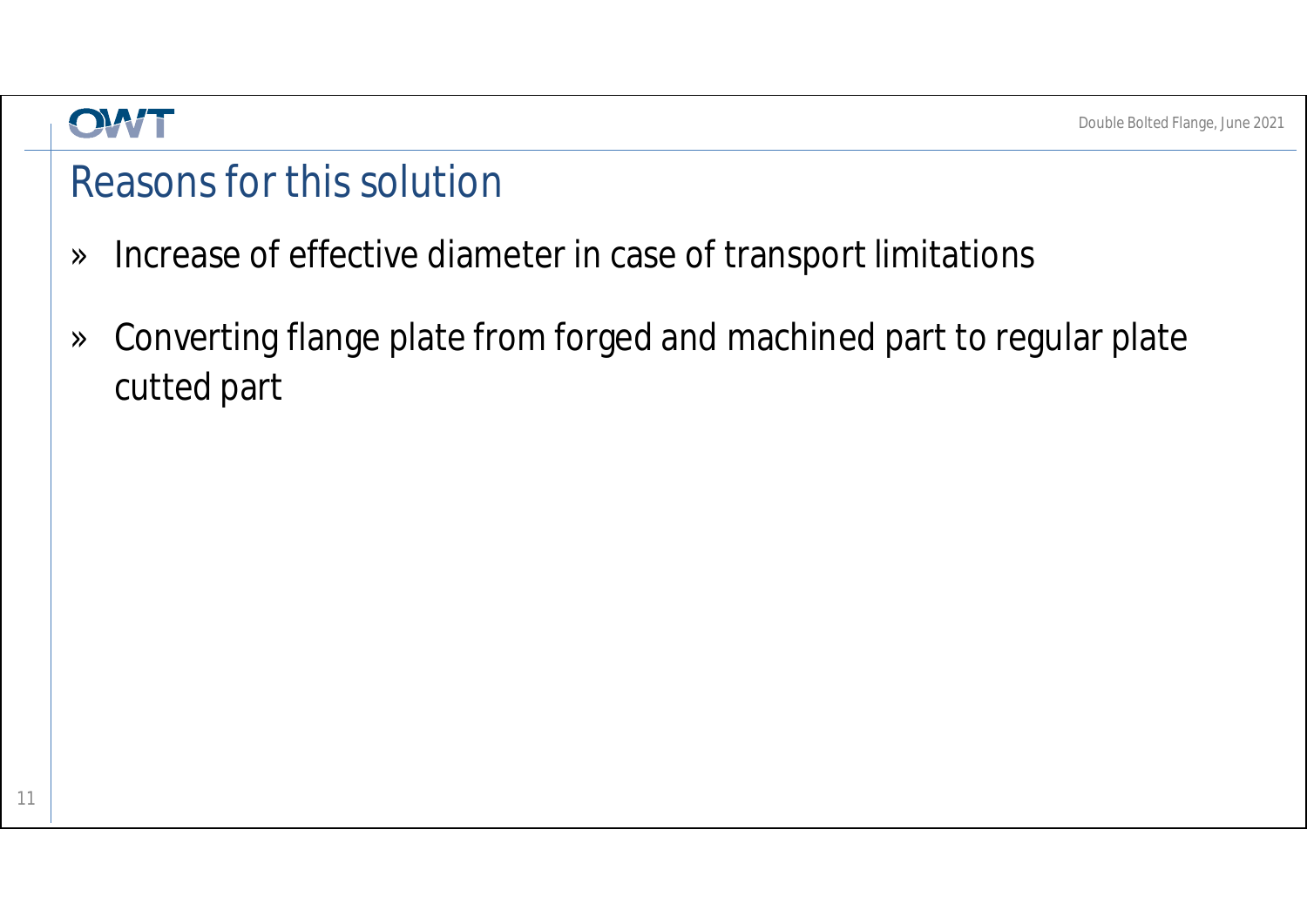### Open aspects to be discussed

- » Determined detailed FLS behaviour and capacity
- » Securing bolt by e.g. Nordlock to increase acceptance for covered bolt
- » Determined wall thickness of the shell including e.g. local bending moment